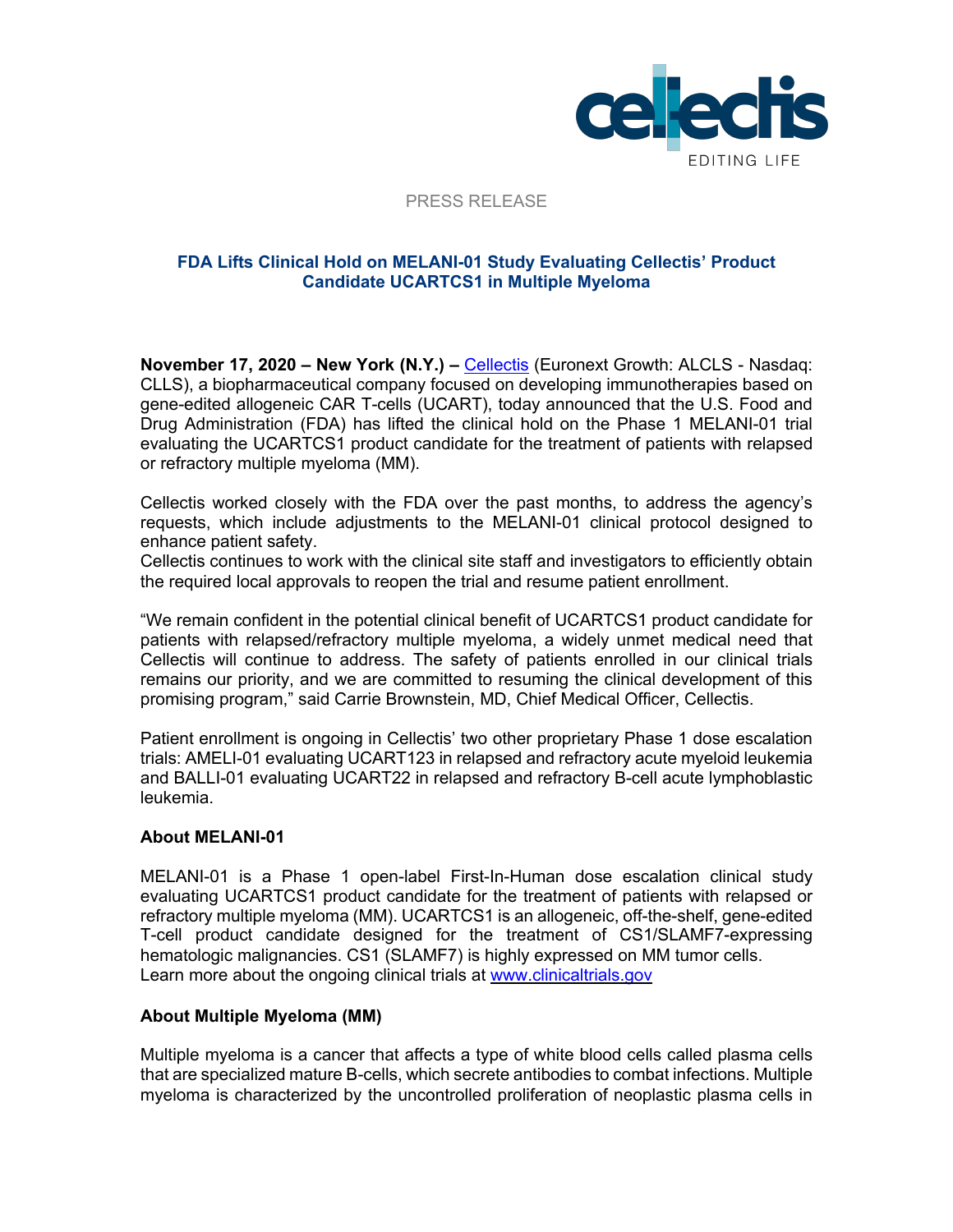the bone marrow, where they overcrowd healthy blood cells. Although MM is a chronic disease and an exact cause has not yet been identified, researchers have made significant progress over the years in managing the disease through better understanding MM's pathophysiology. The progress in finding a cure needs to be continued as The American Cancer Society estimates that 32,270 new cases of MM will be diagnosed, and 12,830 deaths are expected to occur in 2020 in the U.S. alone.

## **About Cellectis**

Cellectis is developing the first of its kind allogeneic approach for CAR-T immunotherapies in oncology, pioneering the concept of off-the-shelf and ready-to-use gene-edited CAR Tcells to treat cancer patients. As a clinical-stage biopharmaceutical company with over 20 years of expertise in gene editing, Cellectis is developing life-changing product candidates utilizing TALEN®, its gene editing technology, and PulseAgile, its pioneering electroporation system to harness the power of the immune system in order to target and eradicate cancer cells.

As part of its commitment to a cure, Cellectis remains dedicated to its goal of providing life-saving UCART product candidates to address unmet needs for multiple cancers including acute myeloid leukemia (AML), B-cell acute lymphoblastic leukemia (B-ALL) and multiple myeloma (MM).

Cellectis headquarters are in Paris, France, with additional locations in New York, New York and Raleigh, North Carolina. Cellectis is listed on the Nasdaq Global Market (ticker: CLLS) and on Euronext Growth (ticker: ALCLS). For more information, visit www.cellectis.com.

Follow Cellectis on social media: @cellectis, LinkedIn and YouTube.

TALEN® is a registered trademark owned by Cellectis.

## **For further information, please contact:**

## **Media contacts:**

Jennifer Moore, SVP, Public Relations, 917-580-1088, media@cellectis.com Caitlin Kasunich, KCSA Strategic Communications, 212-896-1241, ckasunich@kcsa.com

## **IR contact:**

Simon Harnest, SVP, Corporate Strategy and Finance, 646-385-9008, simon.harnest@cellectis.com

## **Disclaimer**

This press release contains "forward-looking" statements within the meaning of applicable securities laws, including the Private Securities Litigation Reform Act of 1995. Forwardlooking statements may be identified by words such as "could", "estimate", "expect", "intend", "is designed to", "may", "might", "potential", "promising", "remain confident", "should" and "will," or the negative of these and similar expressions. These forwardlooking statements, which are based on our management's current expectations and assumptions and on information currently available to management, include statements about the timing and progress of clinical trials (including with respect o patient enrolment